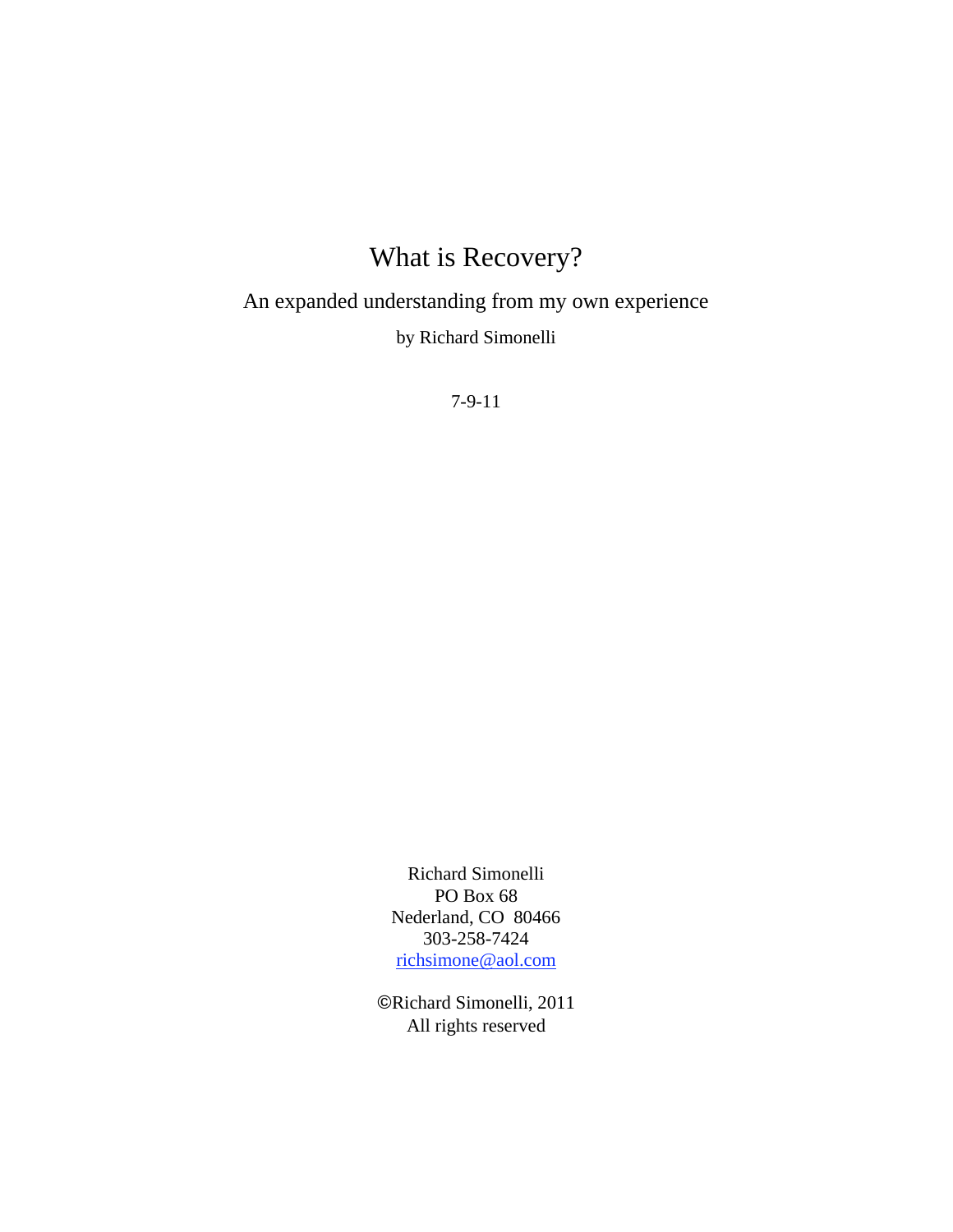## **Introduction**

For some of us, addictions recovery has been much more than an urgent life saving necessity in our lives, without denying that it has also been a life saving necessity. Recovering from chemical substance abuse can be an unforeseen gateway into an inner journey of self-knowledge, self-inquiry, and wakefulness that may have been an unlikely scenario for us before our own chemical addictions. In this sense, one's own apparent liability as an addict or an alcoholic became an opportunity to grow, develop and deepen as a human being when we did the hard work of addictions recovery wholeheartedly. It may be a blessing in disguise. If enough people take the recovery journey in this way, a community or nation might find itself with a sufficient sub-culture to band together with others seeking to elevate the national consciousness towards the peace and energy we all say we desire. When the recovery process is understood as a powerful tool for individual and community healing and growth, then addictions might be seen as a positive gift of nature after all. The addictions epidemic may be a phenomenon that is forcing us to wake up as a people. If we don't awaken as a people, we will die as a nation. This is the real strength, hope and expanded definition of recovery.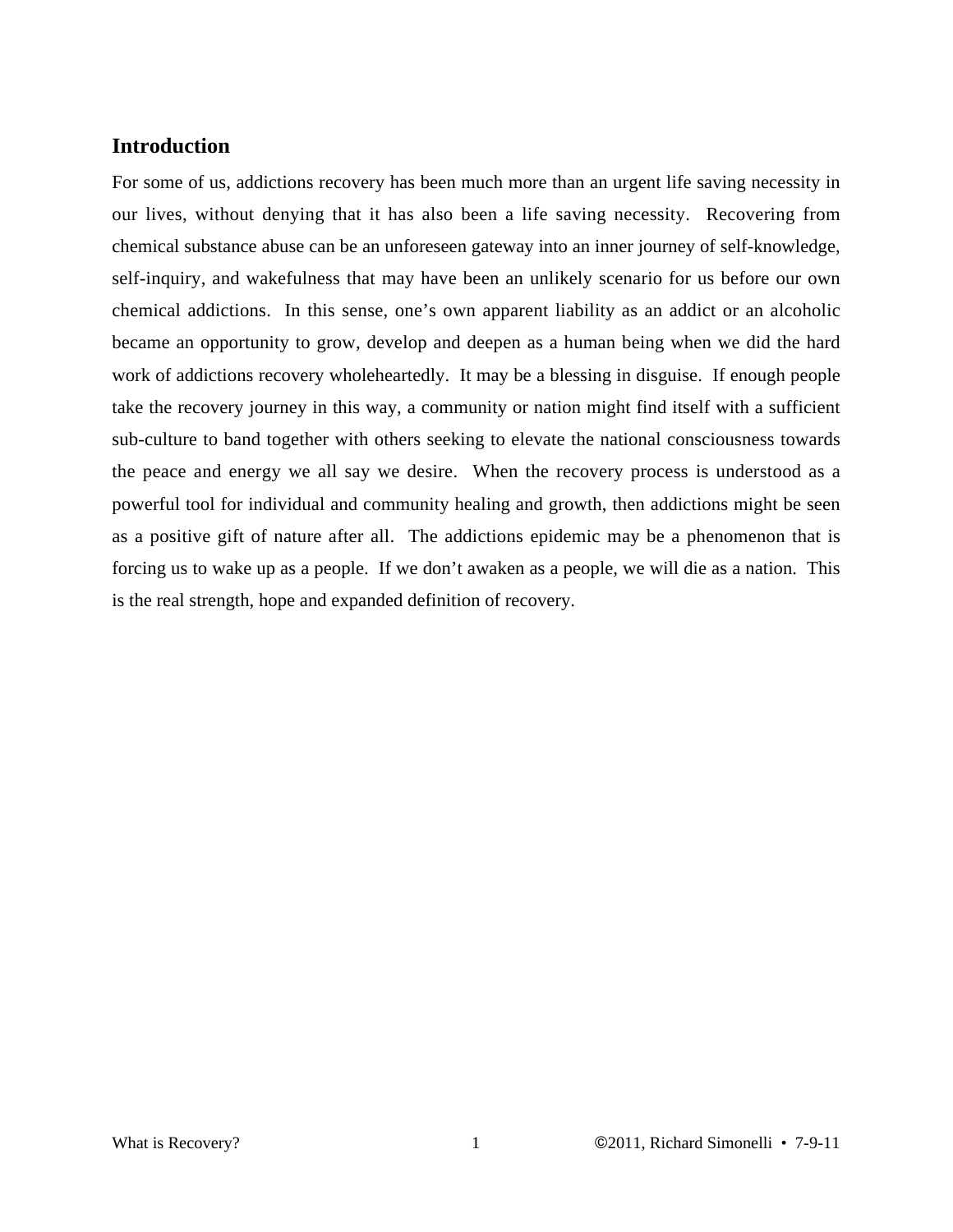## What is Recovery? An expanded understanding from my own experience

### by Richard Simonelli

What is recovery? In one sense, recovery is the tip of an iceberg. It's the *tip* of an iceberg because what's below can take us beyond a literal, fact and science-based understanding of recovering from addictions, to a full four-directions recovery journey–physical, emotional, mental and spiritual. If the recovery journey is undertaken fully, it can become the gateway to wellness and then on towards the realization of our full potential as human beings.

The term "recovery" has come to mean addictions recovery. In fact, it could mean recovery from cancer, recovery from an automobile accident, or recovery from the flu. For some reason, the adjectives "addictions" or "drug and alcohol" are usually left off this term. Nowadays "recovery" means getting over the effects of individual chemical substance misuse. But the deeper implication of addictions recovery for whole societies is usually ignored. The relationship between an unwell society and the addicts it produces is likewise ignored.

Recovery means that an individual has misused one or more chemical substances to such degree that he or she is physically or psychologically addicted to it. It means that the misuse or addiction has progressed to where it takes a profound life change for the individual to become free of the grip that such a psycho-emotional-spiritual-physical pattern has on the addicted person. This means that the individual is trapped in the pattern and cannot simply say "no" and walk away from the addiction without taking a recovery journey. In my opinion, if it is relatively easy for the individual to stay clear of the addictive pattern then there really is no recovery journey undertaken. That person has not gone through recovery because a process of fierce self-confrontation probably never took place.

I make these distinctions because when an individual undertakes a recovery journey from his or her own addiction to a chemical substance, it could, and perhaps should be understood as far more than simple abstention from an addictive pattern. A good recovery journey is a lifechanging undertaking in a person's life. A good recovery journey takes a person from a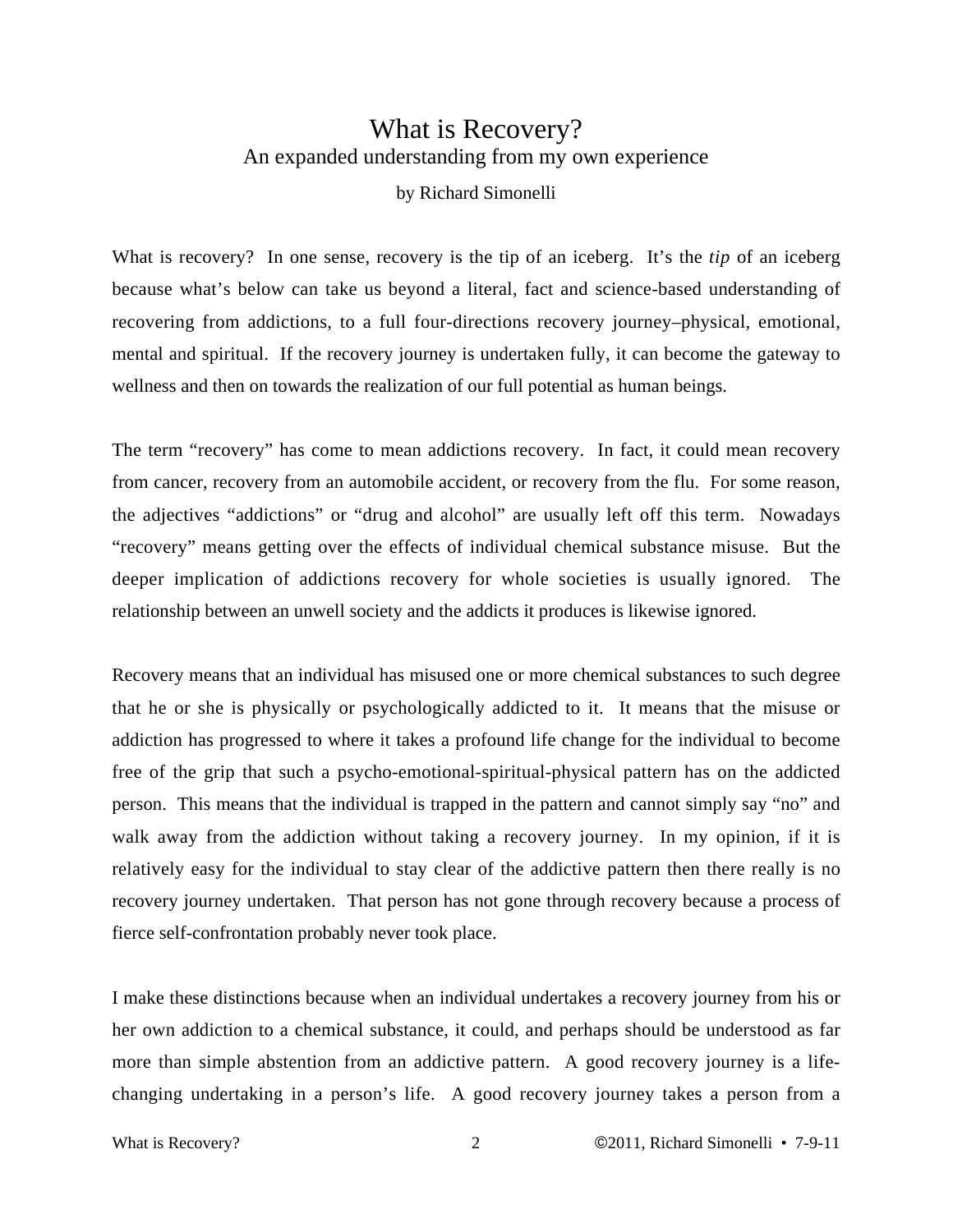condition of coarse existential ignorance––physically, emotionally, mentally and spiritually–– to one of sensitivity and self-awareness as a human being. A good recovery journey is an initiation into the real mystery of human life. When an addicted person makes the recovery journey, he or she goes from a state of spiritual, emotional, mental and physical superficiality and immaturity, to one in which the real meaning and purpose of our human birth begins to become a constant companion. Somewhere along the recovery journey three questions begin to dawn. They are, Who Am I? Why am I Here? and Where am I Going?

The Perennial Questions, Who Am I? Why am I Here? and Where am I Going? have occurred to human beings from time immemorial, either in this form or in the myriad other ways these questions can be asked. It doesn't necessarily take recovery from substance misuse to enter this pathway. A certain proportion of all humans throughout time have chosen to engage these questions intentionally under one name or another. Addressing the three Perennial Questions in some form or another is the real meaning and purpose of addictions recovery. It is a gift from our own very intractable and nasty chemical addictions. Speaking for myself, I don't think I could have undertaken an aware, awakened life journey without having been forced into selfexamination by my own stubborn substance abuse.

In order to entertain the questions, Who Am I? Why am I Here? and Where am I Going? there is a certain quality of heart-mind that we must cultivate as part of the recovery journey. "Heartmind" means anything that transpires in our thinking, feeling, imagining and intuiting gifts as human beings. Being forced to explore the heart-mind by one's own desire to recover from the pain and horror of chemical substance abuse is, to me, a central meaning of recovery.

What are the qualities of heart-mind we must cultivate? They go by different names in different systems, but here are a few: self-confrontation, self-knowledge, self-inquiry, self-awareness, self-discovery, love, awakening, compassion, and so much more. In more down to earth terms, this new skill that we must cultivate as part of an authentic addictions recovery journey could be called *the ability to take a look at yourself.* We certainly couldn't do any of this when we were addicted. For the vast majority, a chemical substance addiction blocks the functioning of the inner contemplative process.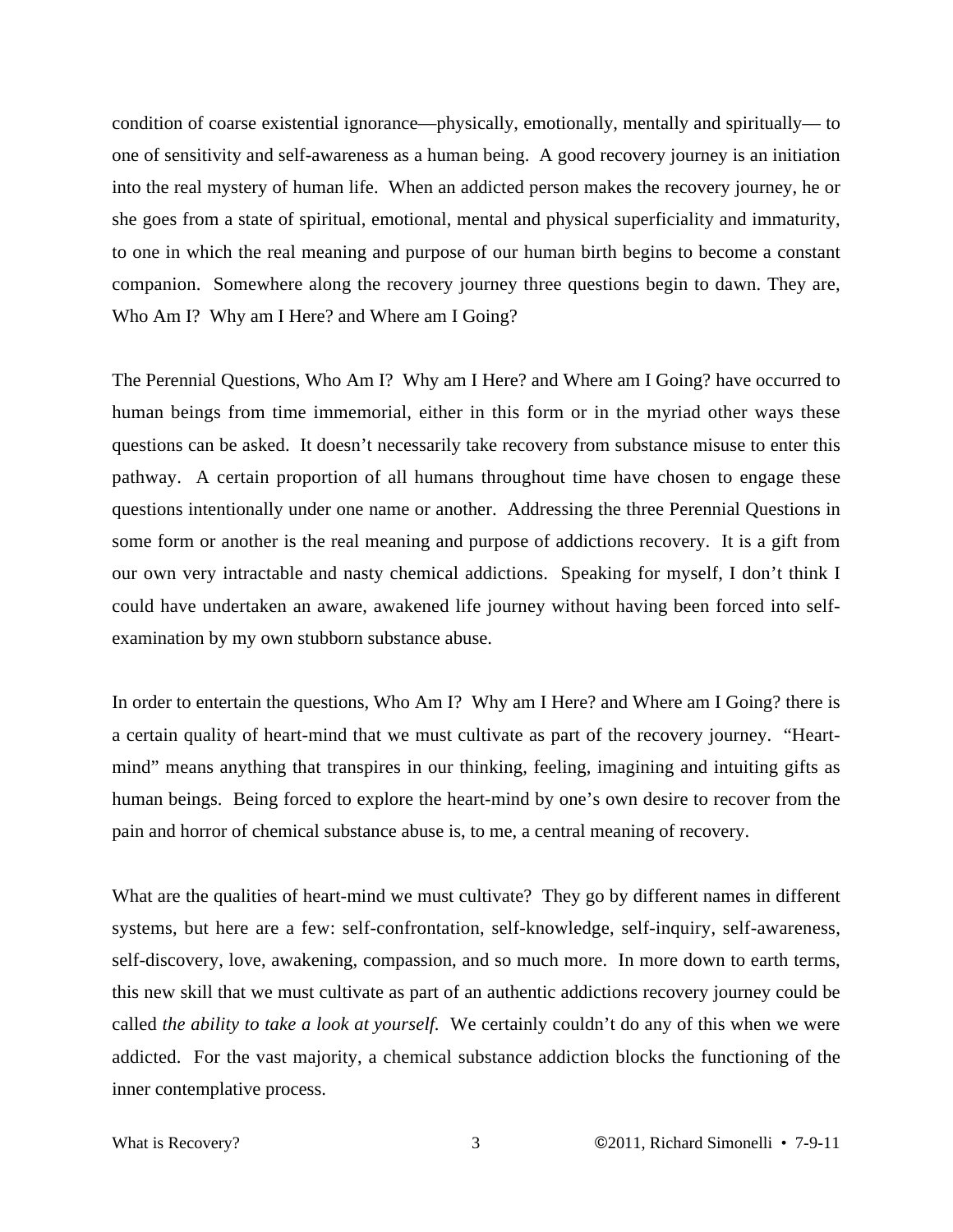Once one begins to travel an authentic addictions recovery journey centered on selfconfrontation, self-knowledge, self-awareness and self-discovery, what then is the relationship between the recovery journey and one's entire life journey? Does the recovery journey go on for an entire life? Is the recovery journey also the life journey? There are different ways these questions can be answered, but for me the recovery journey is most emphatically not the entire life journey. For me, after a point the recovery journey ended. It ended when I felt myself to be recovered from my previous chemical substance addictions. For myself, the recovery journey is really only about one-half the life journey. So what comes after recovery?

It is important to say that we're not doing rocket science here. Some of what has been said falls into the category of symbols, metaphors and philosophical thought. This is not rocket science (as that joke goes) nor is it even Western science. In fact, for myself the narrow thinking of Western science is an impediment to both the recovery journey and to the life journey because it is not a holistic or four directions process. I discovered this blockage for myself below the tip of the recovery iceberg. However, I am quick to say that a more capable scientific system, which I call *indigenous science, holistic science* or *four-directions science* can certainly assist a real recovery journey. This issue of the inadequacy of our Western science as a knowledge system for the life journey is really a topic for another time.

So what comes after recovery?

I am indebted to Don Coyhis\*, Mohican Nation, for his passionate work on Native American sobriety, recovery, healing and wellness since at least 1988. Don Coyhis, in conjunction with a Passamaquoddy Elder, coined the term *Wellbriety* to suggest what might come after addictions recovery. Wellbriety means to be both sober and well. It means that in order to be healed from the ravishes of substance misuse, we must also undertake a wellness journey. Recovery is not enough. Using the reference point of substance abuse addictions, Don Coyhis summarizes what might be called a four directions life journey. This is a journey around a Medicine Wheel circle in the following way: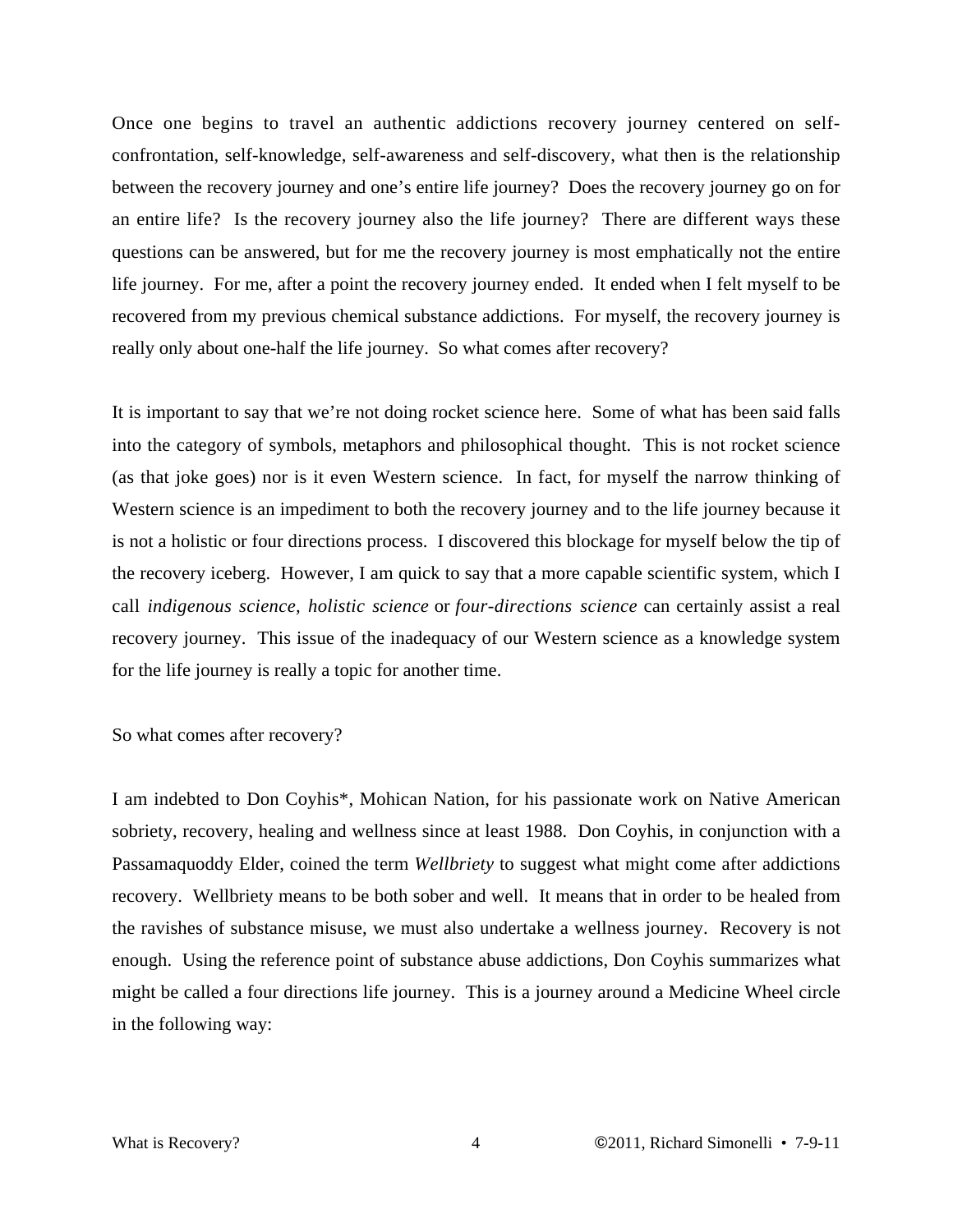#### **The Discovery Life Journey**

In the Eastern part of the Circle is **Treatment.** In the Southern part of the Cricle is **Recovery.** In the Western part of the Circle is **Wellness.** In the Northern part of the Circle is **Discovery.**

**Treatment** in the East means that someone suffering from drug and alcohol addictions must undergo some kind of in-depth therapy as an entry point into both the recovery journey and his or her own life journey. Sometimes this means participation in 30, 60 or 90, day treatment programs. Other times it might mean attendance at frequent and regular recovery meetings. The notion of treatment can mean different things to different people. It is the first step a person takes to begin recovery from his or her own chemical substance addictions.

**Recovery** in the South means everything we have been talking about in this discussion. Recovery, in its best sense, is a journey of self-knowledge, self-awareness, compassion to oneself and others, and the innate, natural ability to be in self-scrutiny constantly.

**Wellness** in the West means that the scars of one's chemical addictions are finally healing and there is a natural balance, relaxation and joy beginning to dawn in life. The question, *what does it mean to be well, what is the wellness journey?* is something all of us might want to ask ourselves in a society that has very little sense of wellness.

**Discovery** in the North means that there is indeed something to be discovered about the mystery of our human life. There are many life discoveries we can make once we are more or less well. But for myself, at least, there is one mysterious discovery that I could not even dream of until I was a recovered and more or less well human being. In my own terms, that is the discovery of my own *real nature* or true Self as a human being. It is enlightenment. This discovery goes by many different names in the different spiritual systems. Placing Discovery in the north (the direction of Wisdom in the Medicine Wheel) suggests what is to come after a person has completed the treatment, recovery and wellness journeys: maturing into a loving, compassionate and wise human being.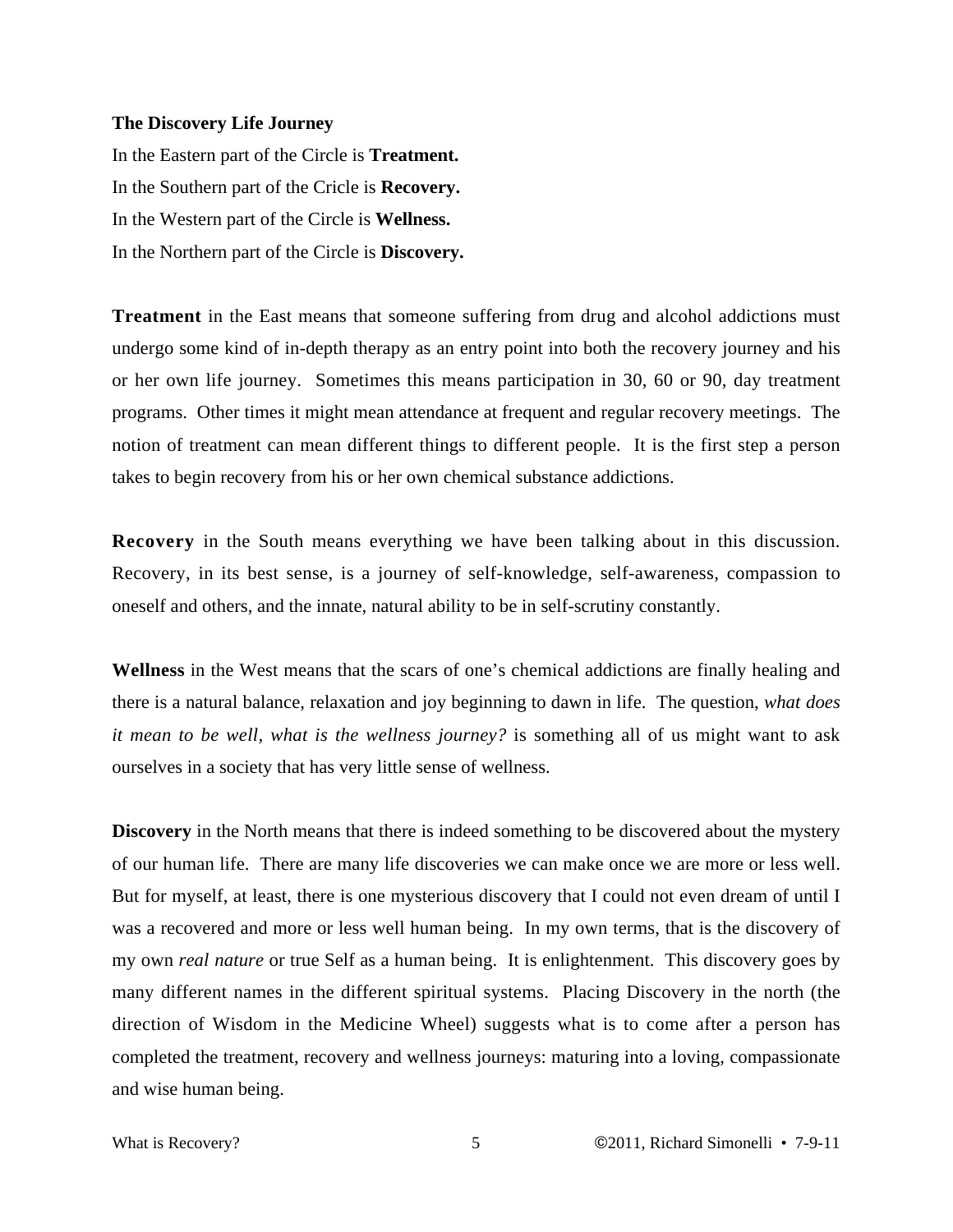This discussion points to the fact that for those of us who came through an addictions background, recovery is really only about one-half of a comprehensive life journey. It is a way of placing the very important and necessary recovery journey into a wider context. The discussion is a way of understanding or "defining" what recovery might mean in a greater sense than is usually understood in the ordinary (mainstream) addictions recovery process. This is why I say recovery is only the tip of an iceberg. There is still a bit more to this discussion if we are to further understand the iceberg.

Today we don't just have a lot of people suffering from drug and alcohol addictions. We have a full-blown addictions epidemic with worldwide impact. Beneath the tip of the recovery iceberg is the need for an individual to undertake the full journey of self-knowledge and self-discovery in a manner that makes personal sense to that individual. But what about the community or the society that produced the individual in the first place? Is it an accident that a member of a community became addicted? Does an addict have a disease? Or is it because the roots of addictive behavior are carried by the community or society itself? In a seminal book called When Society Becomes an Addict, Anne Wilson Schaef described how a group of people may be addicted to processes as well as to chemical substances at the level of the group. This behavior is then passed on to other individuals in the group, community or society.

I doubt very much whether addictions are a medical model type of disease as emphasized today. A physical predisposition may play a role for an individual; but the prevalence of chemical substance misuse at this time is certainly a response to stress in ways far more than physical causes and more than what the term "disease" signifies. In years to come, the disease notion of addiction will surely be revealed as only a working hypothesis that needed to be clarified or discarded as a more holistic or four directions understanding proved to be more encompassing. I enjoy a quotation attributed to the American writer Mark Twain. It goes something like this: *When the only tool you have is a hammer, every problem you encounter looks like a nail.*

To further define what recovery is we have to look into the group, community or society that is creating an addictions epidemic. Some of the root causes for addiction at a societal level in fact produce the individual addict or alcoholic. We are not captains of our ship or masters of our fate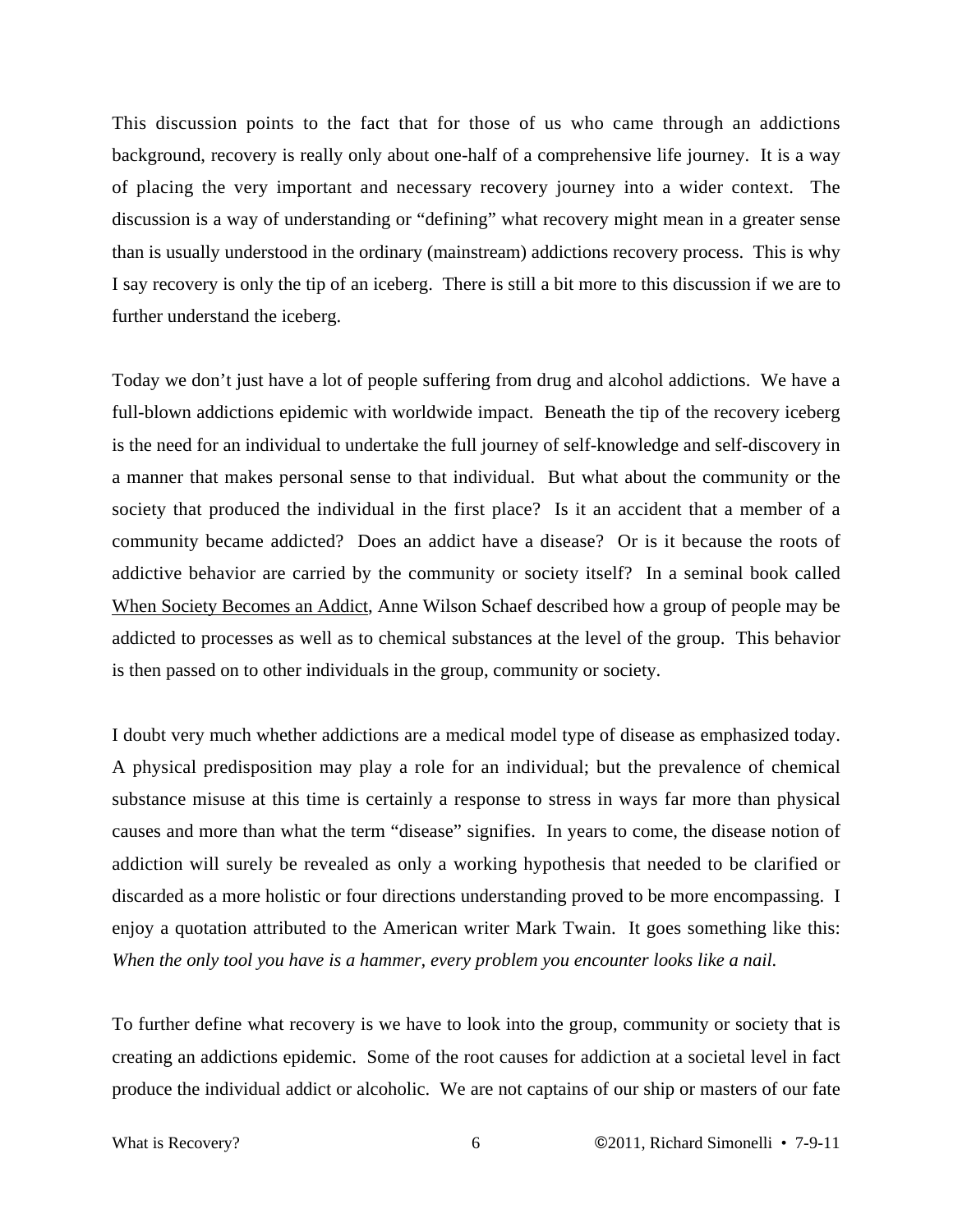as much as we like to think, *unless and until the four-directions discovery life journey described above becomes much more prevalent in a community.* Undertaking the individual discovery life journey may be the ultimate prevention strategy for chemical addictions in the community.

Don Coyhis and the Wellbriety Movement teach about the *Healing Forest Model* for full community and societal healing. The notion of a "Healing Forest" means that if a sick tree is removed from a sick forest and enters treatment, becoming well, when it returns to the sick forest it will in all likelihood become sick once again.

The Healing Forest Model suggests that the wider community, which produced an addict or alcoholic, must itself go into healing at the level of the community in order to stop the ongoing creation and production of addicts. This is especially true when the addictive phenomenon is taking place in epidemic proportions as it is now. It means that the community or society itself must go into recovery. Since I am an American, it means that America is in great need of a healing journey and would benefit from recovery *at the level of the whole* if we are to break this epidemic. I want my country to heal.

Recovery offers an opportunity to become familiar with the human inner journey and a contemplative life. Knowing oneself in this way is rare in an increasingly superficial and externalized society. We hold too much power through science and technology to be ignorant of the heart-mind that holds it. I think it is possible for smaller intentional communities and societies within a larger American society to undertake the Discovery Life Journey and to achieve a degree of sanity and healing if they are sharply aware of the need to create wellness within a sick society. But I think it unlikely that the larger American Nation will heal in this way until, and unless its worldview, key institutions and entire way of life undergo fundamental change.

So, What is Recovery in the deeper sense below the tip of the iceberg? Here is a summary of this discussion.